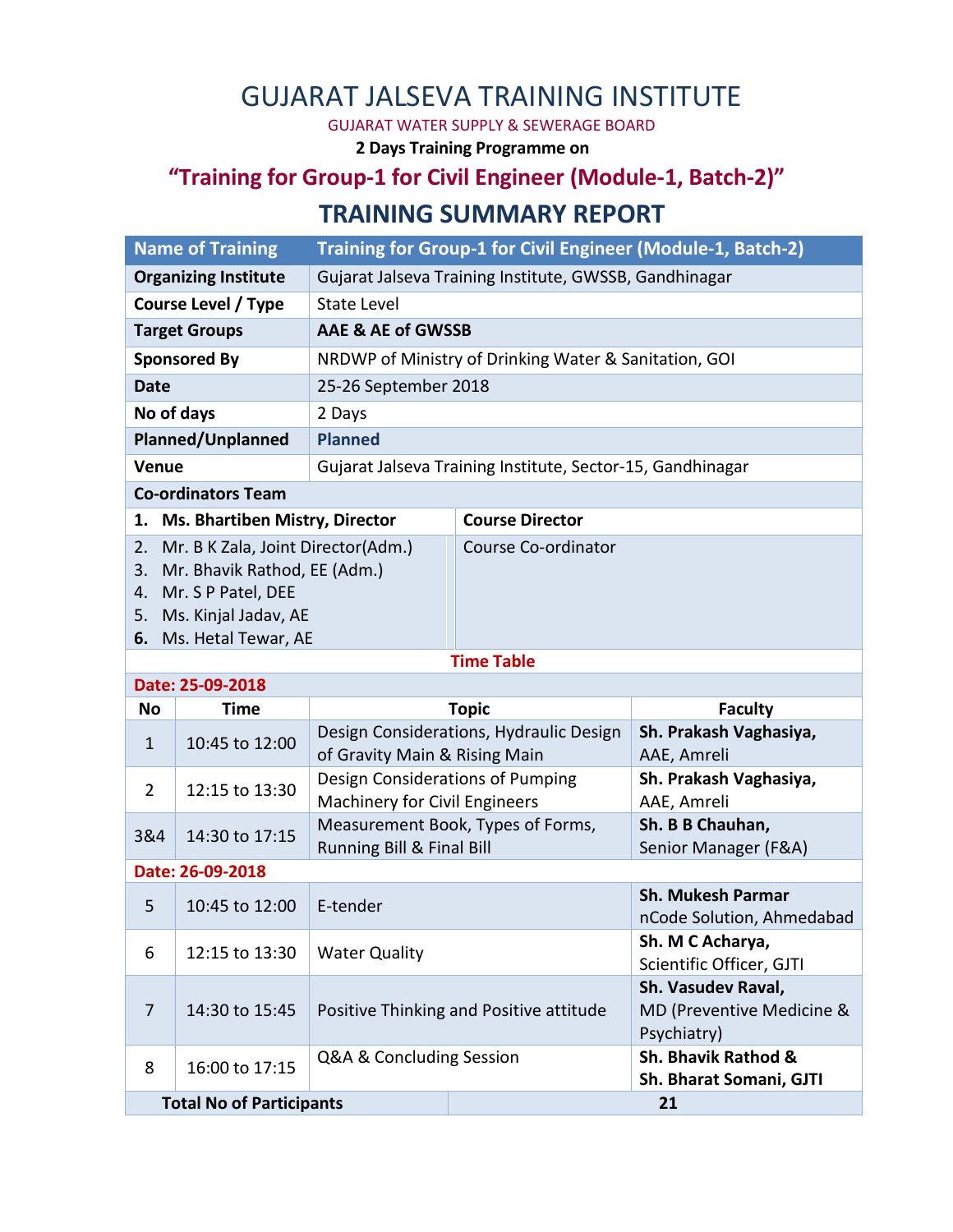## **List of Participants**

| Sr             | <b>CPF</b> | <b>Name of Employee</b> |                                     | <b>Designation</b> | <b>Office</b>         | <b>Place</b>   |
|----------------|------------|-------------------------|-------------------------------------|--------------------|-----------------------|----------------|
| <b>No</b>      | <b>No</b>  |                         |                                     |                    |                       |                |
| $\mathbf{1}$   |            | Miss.                   | Anjani Prafulbhai Mehta             | <b>AAE Civil</b>   | PHS Sub Div           | Dabhoi         |
| $\overline{2}$ |            | Mr.                     | Dilip Jayrambhai Prajapati          | <b>AAE Civil</b>   | Zone-4                | Bhuj           |
| 3              |            | Mrs.                    | Dipika Jayeshbhai Patel             | <b>AAE Civil</b>   | <b>PH Circle</b>      | Valsad         |
| 4              |            | Miss.                   | Divya Sureshbhai Patel              | <b>AAE Civil</b>   | PHS Sub Div-2         | Morbi          |
| 5              |            | Mr.                     | Divyang Hiralal Bhargav             | <b>AAAE Civil</b>  | PHS Sub Div           | Khambhalia     |
| 6              |            | Miss.                   | Gunjanben ChandulalButani           | <b>AAE Civil</b>   | Zone-5                | Junagadh       |
| 7              |            | Mr.                     | Hardik Himmatbhai Makwana           | <b>AAE Civil</b>   | PHS Sub Div           | Vansda         |
| 8              | 10089      | Mr.                     | Haresh Haribhai Maru                | <b>AAE Civil</b>   | <b>GJTI</b>           | Gandhinagar    |
| 9              |            | Mr.                     | Jagruti Devshi Chamadiya            | <b>AAE Civil</b>   | PHS Sub Div           | Kutiyana       |
| 10             |            | Mr.                     | Ketan Rameshbhai Patel              | <b>AAE Civil</b>   | PHS Mech Sub<br>Div-2 | Radhanpur      |
| 11             | 10615      | Mr.                     | Mukeshbhai Narubhai Rathva          | <b>AAE Civil</b>   | PHS Sub Div           | Sevaliya       |
| 12             |            | Mr.                     | Nitinkumar Mahendrabhai<br>Gamit    | <b>AAE Civil</b>   | PHS Sub Div           | Subir          |
| 13             | 10224      | Mr.                     | Piyush Arvindbhai Chaudhari         | <b>AAE Civil</b>   | PHS Sub Div           | Rapar          |
| 14             |            | Mr.                     | Pratikkumar Dharmendrabhai<br>Patel | <b>AAAE Civil</b>  | PHS Sub Div           | <b>Bhabhar</b> |
| 15             |            | Mrs.                    | Prernaben Chimanbhai Patel          | <b>AAE Civil</b>   | <b>PHW Division</b>   | Ahwa           |
| 16             |            | Mr.                     | Rahul Nagjibhai Rabari              | <b>AAE Civil</b>   | PHS Sub Div           | Viramgam       |
| 17             | 10465      | Mr.                     | Rajkumar Jayeshbhai Barot           | <b>AE Civil</b>    | PHS Sub Div           | Kalol          |
| 18             |            | Miss.                   | Tabassum Abdulbhai Malani           | <b>AAE Civil</b>   | PHS Sub Div           | Dwarka         |
| 19             |            | Mr.                     | Vijaykumar Devji Maheswari          | <b>AAE Civil</b>   | PHS Sub Div-1         | Naliya         |
| 20             |            | Mr.                     | Vikram Valjibhai Desai              | <b>AAAE Civil</b>  | HO, GWSSB             | Gandhinagar    |
| 21             |            | Mr.                     | Vishubhai Jahgubhai Vasava          | <b>AAE Civil</b>   | PHS Sub Div           | Netrang        |

**Photo Gallery**

**1. Sh. Prakash Vaghasiya,** AAE, Amreli addressing the trainees

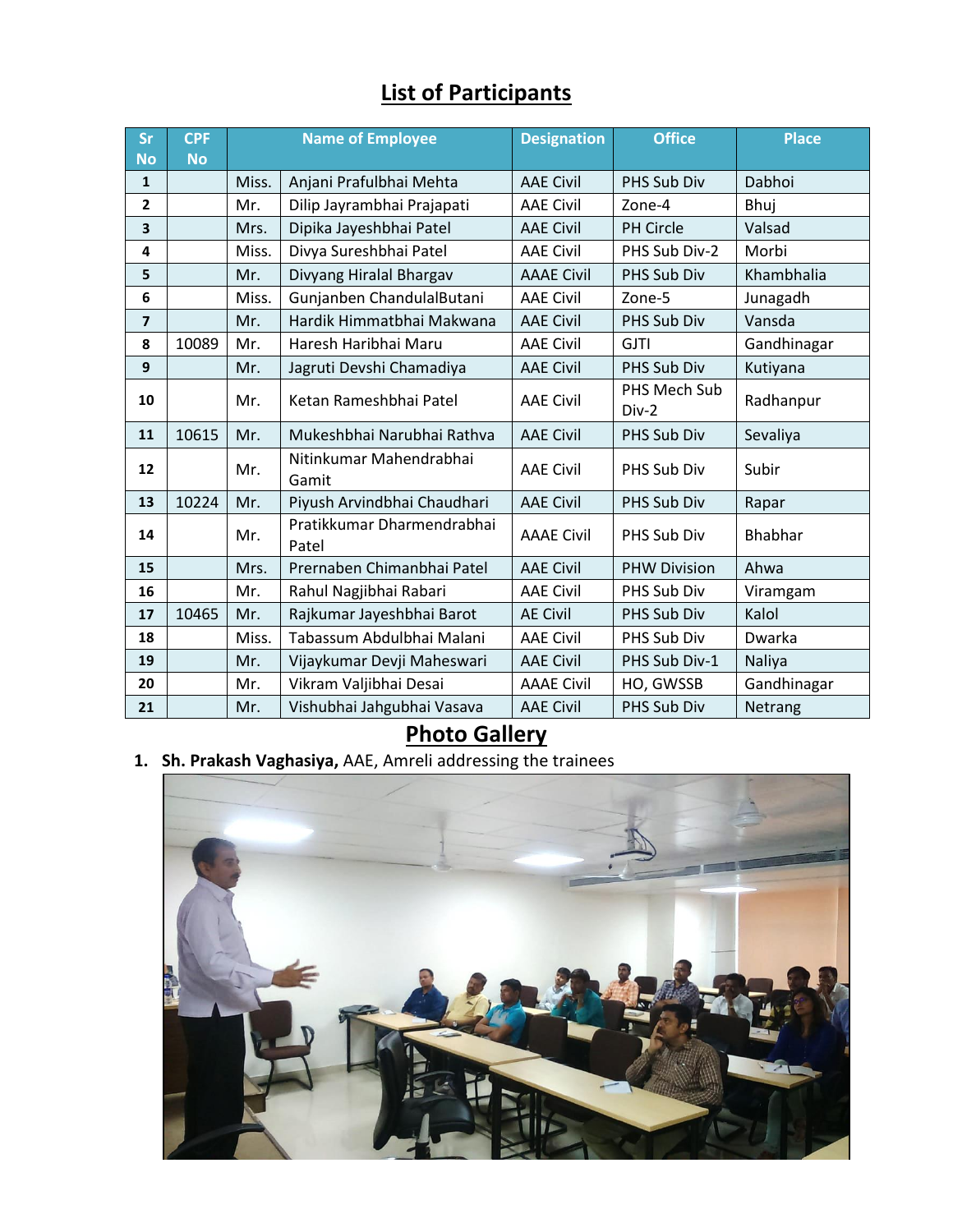2. **Sh. B B Chauhan**, Senior Manager (F&A), GWSSB addressing the trainees



3. **Sh. Mukeshbhai Parmar,** nCode Solution, Ahmedabad addressing the trainees